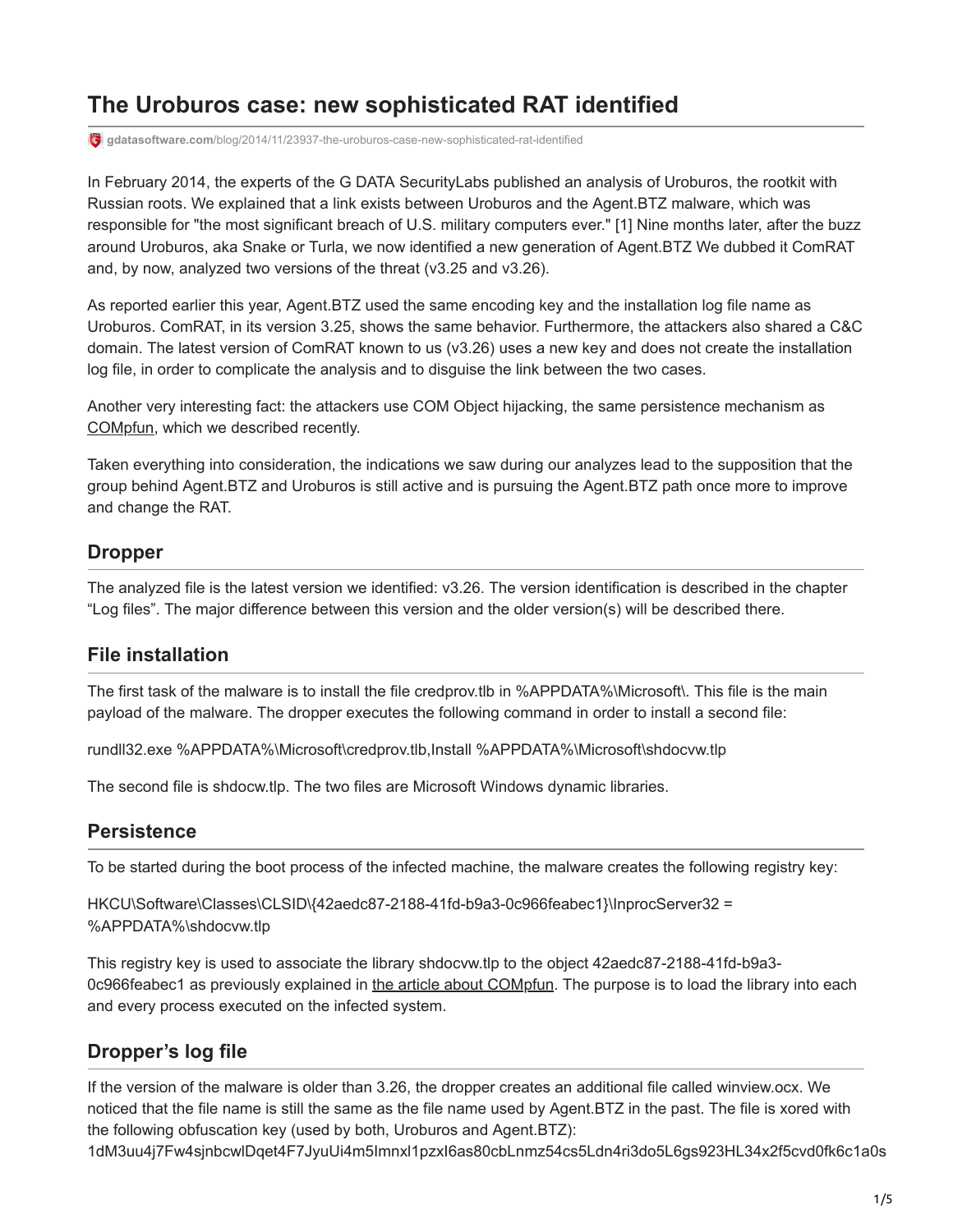Here is the decoded log file content:

user1@gdata\$ ./decode.py winview.ocx Log begin: 06.11.2014 22:55:55 TVer=2.2 06.11.2014 22:55:55 TVer=2.3 06.11.2014 22:55:55 CFG: CFG\_4 06.11.2014 22:55:55 User: user1 06.11.2014 22:55:55 Machine: x86 06.11.2014 22:55:55 Removing C:\Documents and Settings\user1\Application Data\\Microsoft\\shdocvw.tlb [2] 06.11.2014 22:55:55 Removing C:\Documents and Settings\user1\Application Data\\Microsoft\\oleaut32.dll [2] 06.11.2014 22:55:55 Removing C:\Documents and Settings\user1\Application Data\\Microsoft\\oleaut32.tlb [2] 06.11.2014 22:55:55 Removing C:\Documents and Settings\user1\Application Data\\Microsoft\\credprov.tlb [2] 06.11.2014 22:55:55 Removing C:\Documents and Settings\user1\Application Data\\Microsoft\\libadcodec.dll [2] 06.11.2014 22:55:55 Removing C:\Documents and Settings\user1\Application Data\\Microsoft\\libadcodec.tlb [2] 06.11.2014 22:55:55 Writing C:\Documents and Settings\user1\Application Data\\Microsoft\\shdocvw.tlb 51200B Ok

06.11.2014 22:55:56 Writing C:\Documents and Settings\user1\Application Data\\Microsoft\\credprov.tlb 260096B Ok

06.11.2014 22:55:57 Exit code1 0

06.11.2014 22:55:57 Writing 3072B Ok

We can notice that the malware checks if an older version is installed on the system and if this is the case, the dropper removes the older version. In contrast to this, in our Uroburos analysis, we found out that Uroburos does not install itself in case a version of Agent.BTZ was found on a system.

### **Execution flow and features**

During the startup of the infected machine, the shdocvw.tlp library is loaded into all processes. If the process is explorer.exe, this library will load the other library called credprov.tlb. This library is the real payload. Its features are common for a Remote Administration Tool (RAT):

- command execution;
- file download;
- file upload;
- information gathering.

ComRAT's communication to the command and control server is performed by the browser process and not by explorer.exe in order to avoid being blocked by a firewall on the system or any additional security products. The communication between the processes is performed by named pipe.

## **Log files**

Two log files are created during the malware execution: mskfp32.ocx and msvcrtd.tlb. If the malware version is older than 3.26, the xored key is the same as the dropper key. Concerning the version 3.26, the malware uses a new non-ASCII key.

Here is an example of decoded log file for the version 3.26:

user1@gdata\$ ./decode.py mskfp32.ocx <?xml version="1.0" encoding="unicode"?>  $<$ Ch $>$ <TVer>2.1</TVer> <AppendLog>0</AppendLog>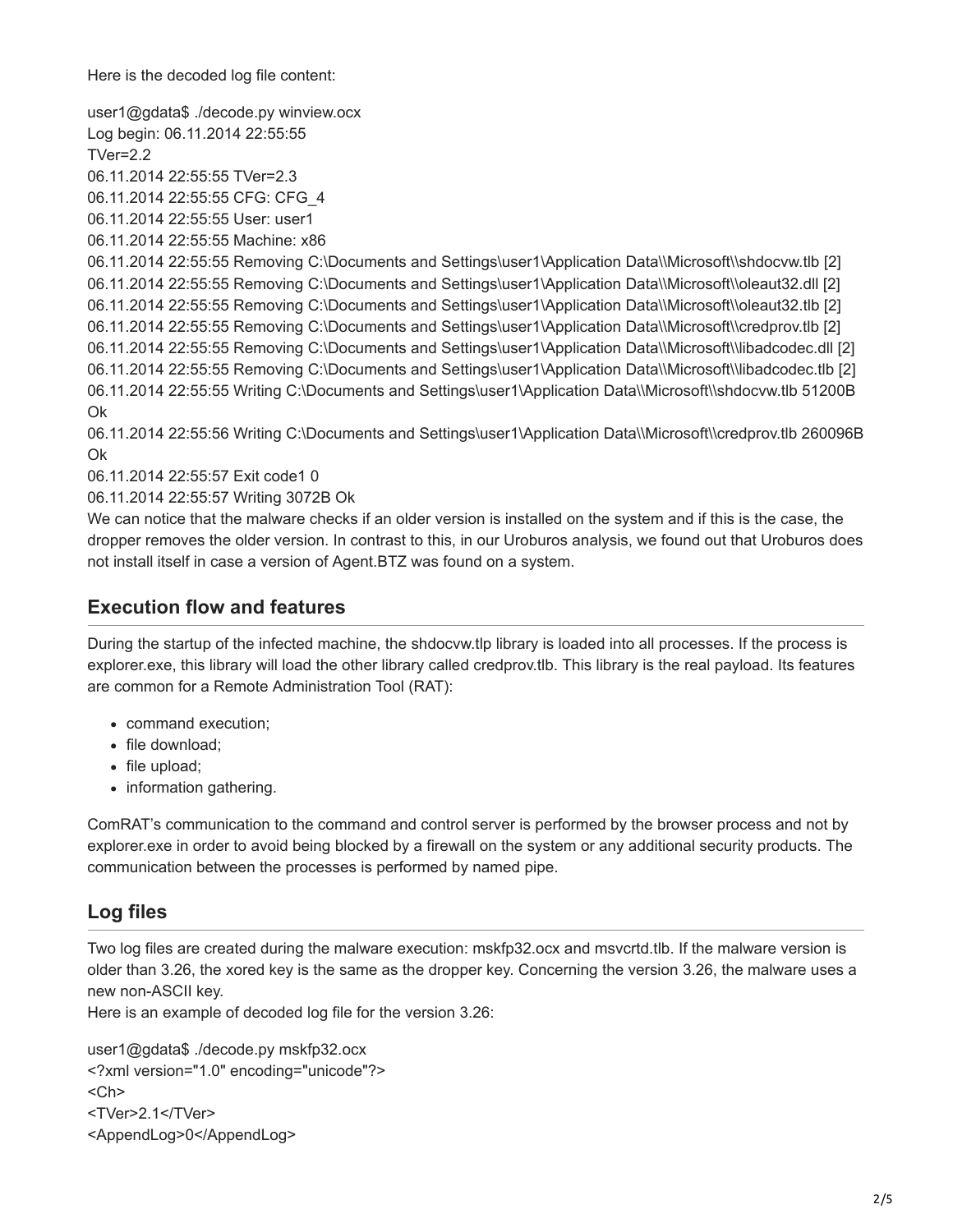```
<add key="Id" value="168466483094462" />
<add key="PVer" value="3.26" />
<add key="OSVer" value="512600 Service Pack 30" />
<add key="Machine" value="x86" />
<add key="CryptKeyType" value="3" />
<add key="CryptKeyId" value="0" />
<add ke="IsAdmin" value="1" />
<add key="Http idx1" value="4294967295" />
<add key="Http idx2" value="4294967295" />
<add key="Http timeout" value="60" />
<add key="Time" value="06:11:2014 15:54:34" />
<add key="Bias" value="-2" />
<add key="PcName" value="USER1-ABC1234" />
<add key="UserName" value="user1" />
<add key="WinDir" value="C:\\WINDOWS" />
<add key="TempDir" value="C:\\DOCUME~1\\user1\\LOCALE~1\\Temp\\" />
<add key="WorkDir" value="C:\\ Documents and Settings\user1\Application Data\\Microsoft\\" />'
</Ch
```
We can identify the version of the malware thanks to the PVer flag. The command and control server information is stored in the registry, not in an XML, and encoded:

HKEY\_CURRENT\_USER\Software\Microsoft\Windows\CurrentVersion\Explorer\SessionMRU\IPlace

For example, in the analyzed sample the CC is: weather-online.hopto.org. This domain is far from unknown, as it has been mentioned in [BAE System's Uroburos \(aka Snake\) analysis paper](http://info.baesystemsdetica.com/rs/baesystems/images/snake_whitepaper.pdf) as C&C server domain for the Uroburos malware. Another connection between the cases.

If the malware version in lower than 3.26, the XML log file contains the command and control server information:  $[...]$ 

```
<add ke="IsAdmin" value="1" />
<add key="Http address" value="webonline.mefound.com" /> 
<add key="Http address" value="sportacademy.my03.com" />
<add key="Http address2" value="easport-news.publicvm.com" />
<add key="Http address2" value="new-book.linkpc.net" />
<add key="Http idx1" value="4294967295" />
[...]
```
# **Summary**

Let us summarize the similarities and differences between Agent.BTZ, Uroburos and ComRAT as far as we can: **Similarities:**

**Before version 3.26:**

- use of the same xor key
- use of the same file name for the log

### **On all versions:**

- Some parts of the code are exactly the same (appears to be copy & paste) That is the reason why the sample is detected as Uroburos (aka Turla). The same code was used by Agent.BTZ and also the dll loaded into userland during the Uroburos analysis.
- Command and control server domains are shared between Uroburos and ComRAT.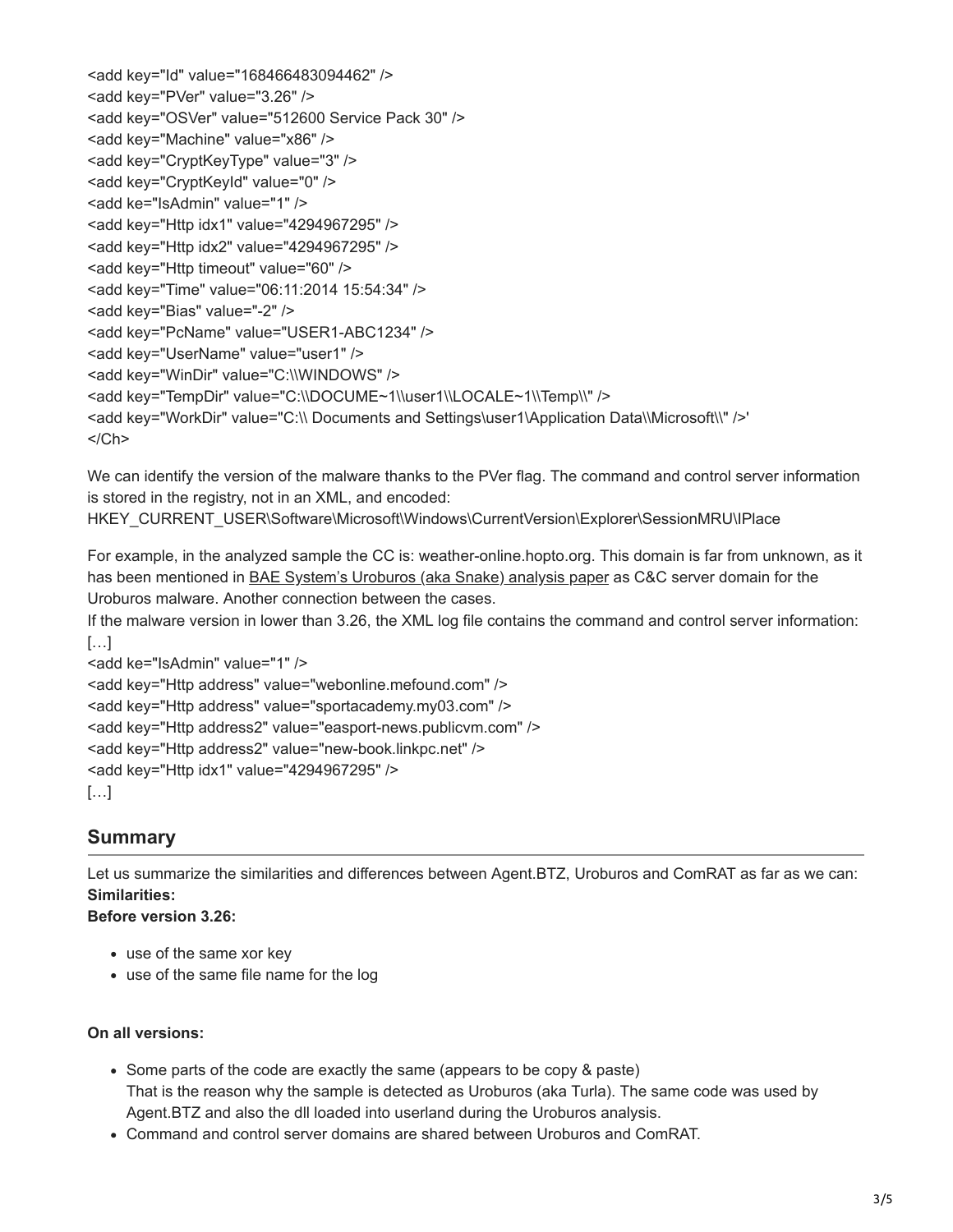#### **Differences:**

- In version 3.26, the author changed the key and remove the known file name This action can be an indication for the developer's effort to hide this connection
- The main difference is the design

Agent.BTZ is a common RAT, a simple library executed on an infected machine. ComRAT is more complex and cleverer. The malware is loaded into each and every process of the infected machine and the main part (payload) of the malware is only executed in explorer.exe. Furthermore, the C&C communication blends into the usual browser traffic and the malware communicates to the browser by named pipe. It is by far a more complex userland design than Agent.BTZ.

These differences, mainly the more complex design, lead us to give this malware a new name.

The analyzed dropper of v3.25 has a compilation date of February 6th 2014. The more recent dropper of v3.26, which has all the mentioned changes implemented, reveals a compilation date of January 3rd 2013. We suspect that this date is spoofed in order to disguise that this is in fact a newer version.

## **Conclusion**

This analysis shows that even after the Uroburos publication in February 2014, the group behind this piece of malware seems to be still active. In any case, the ComRAT developers implemented new mechanisms, changed keys, removed log files to hide their activities and tried to disguise the connections between the RAT ComRAT, the rootkit Uroburos and the RAT Agent.BTZ as much as possible. However, we can still follow the evolution of the malware by comparing the versions.

The persistence mechanism discovered in October 2014 makes it possible to intrude into a system in a really discreet manner and we estimate that other actors will use the same persistence mechanism in the near future.

We will definitely keep our ears and eyes open and continue analyzing.

### **IOC**

### **MD5**

| 51e7e58a1e654b6e586fe36e10c67a73<br>(dropper $v3.25$ )            |
|-------------------------------------------------------------------|
| e6ce1f962a47479a86ff2e67129f4ecc<br>(lib1, v3.25)                 |
| (lib2, v3.25)<br>ec7e3cfaeaac0401316d66e964be684e                 |
| (dropper v3.26)<br>0ae421450679ff6b27f65f49e79e88f6               |
| (lib1 v3.26)<br>255118ac14a9e66124f7110acd16f2cd                  |
| (lib2, v3.26)<br>b407b6e5b4046da226d6e189a67f62ca                 |
| 8ebf7f768d7214f99905c99b6f8242dc<br>(dropper, unknown version)    |
| (dropper, unknown version)<br>9d481769de63789d571805009cbf709a    |
| (lib 64-Bit, unknown version)<br>83a48760e92bf30961b4a943d3095b0a |
| (lib 64-Bit; unknown version)<br>ea23d67e41d1f0a7f7e7a8b59e7cb60f |

### **Paths**

%APPDATA%\\Microsoft\\shdocvw.tlb %APPDATA%\\Microsoft\\oleaut32.dll %APPDATA%\\Microsoft\\oleaut32.tlb